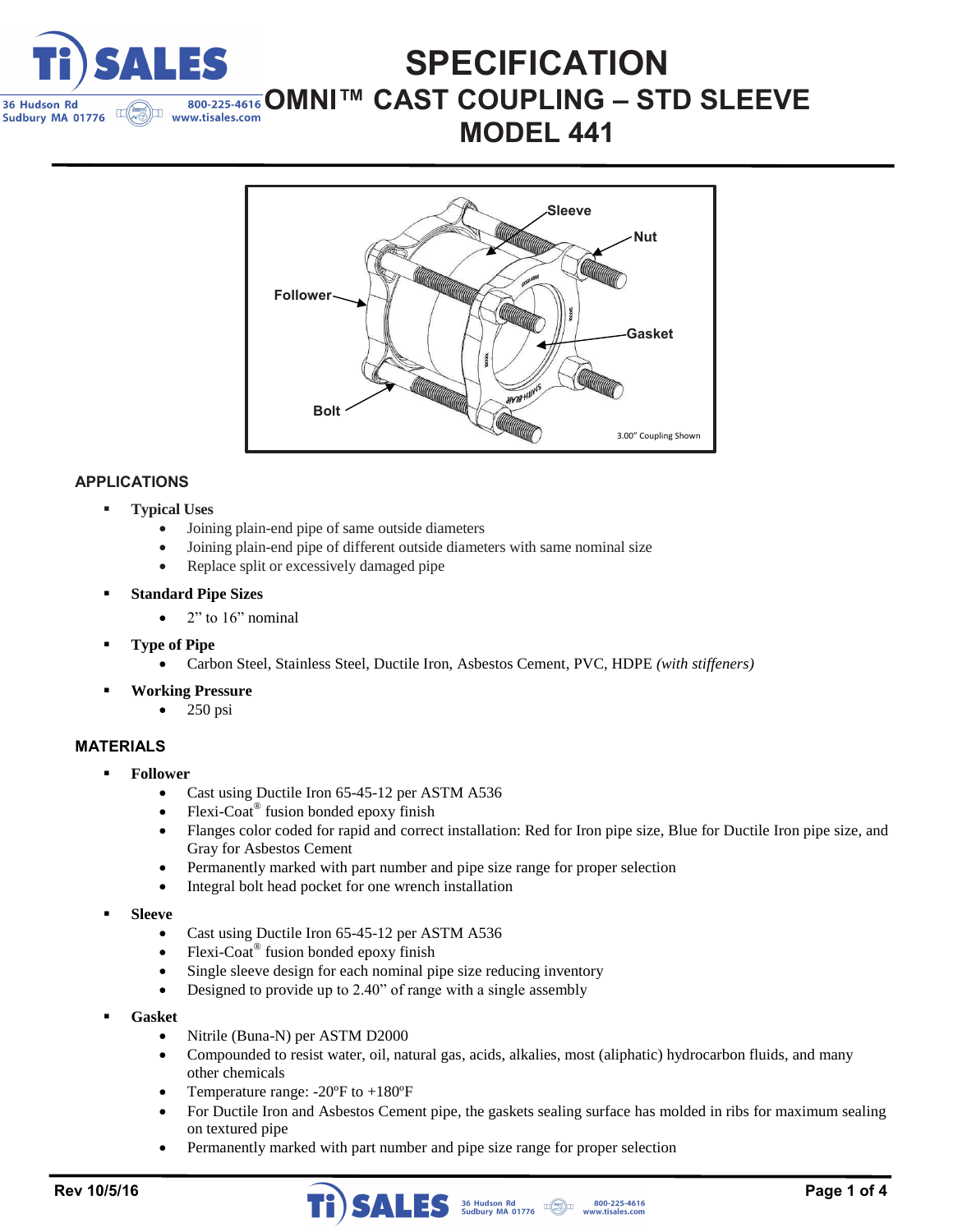# **SPECIFICATION OMNI™ CAST COUPLING – STD SLEEVE MODEL 441**

#### **Bolts**

- High Strength Low Alloy (HSLA) Steel per AWWA C111/A21.11
- 5/8"-11UNC, Track Head Oval Neck
- Rolled threads for improved physical characteristics, greater thread accuracy, and smooth surface finish
- **Nut**
	- HSLA Steel per AWWA C111/A21.11
	- 5/8"-11UNC, Heavy Hex Semi-Finished

#### **LISTINGS**

- Certified to NSF/ANSI 61 and NSF/ANSI 372
- Meets applicable portions of AWWA C219
- Flexi-Coat<sup>®</sup> Fusion-Bonded Epoxy Coating meets requirements of AWWA C213

#### **OPTIONS**

- Type 304 Stainless Steel hardware with fluoropolymer coated nuts to prevent galling
- Type 316 Stainless Steel hardware with fluoropolymer coated nuts to prevent galling
- Alternative gasket material (e.g. Viton, EPDM, etc.)
- Protected gasket (brass spring molded into leading edge)
- Anode connector
- **Insulating boot**

#### **NOTES**

- Pipe stiffeners **are required** when this product is used on HDPE
- Flexi-Coat<sup>®</sup> is a registered trademark of Smith-Blair, Inc.
- Omni<sup>™</sup> is a trademark of Smith-Blair, Inc.
- These product specifications were correct at the time of publication and are subject to change without notice
- See the Smith-Blair website for part numbers and ordering information
- See the Smith-Blair website for warranty information
- See the Smith-Blair website for corrosion notice



THIS PRODUCT DOES NOT RESTRAIN PIPE MOVEMENT. Proper anchoring is required to prevent pipe pullout. Failure to anchor or improper anchoring can result in dangerous pipe content escape, property damage, serious injury, or death. Read the product installation instructions prior to installing this product.



36 Hudson Rd<br>Sudbury MA 01776



800-225-4616 www.tisales.com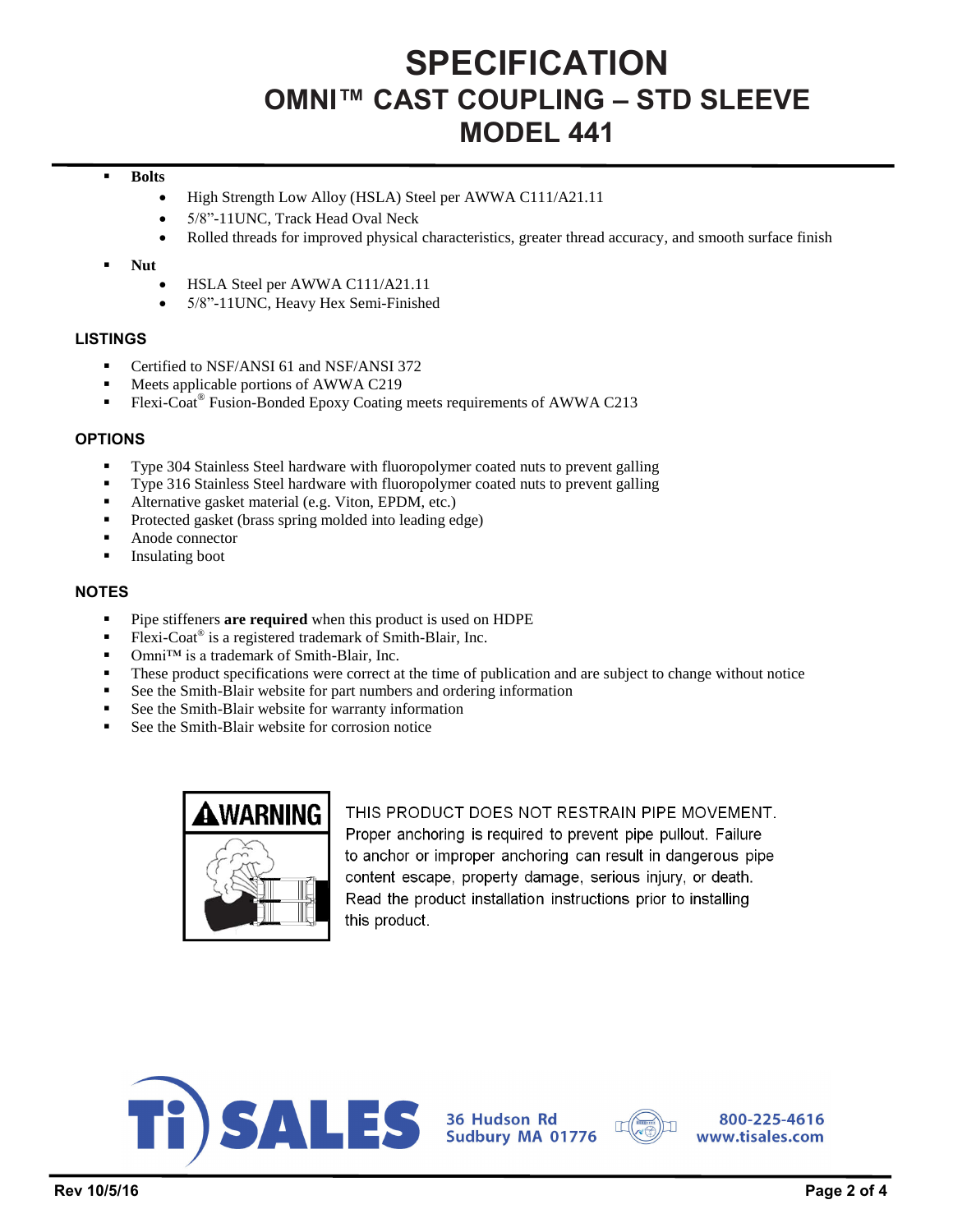## **SPECIFICATION OMNI™ CAST COUPLING – STD SLEEVE MODEL 441**

### **Recommended Pipe to Pipe Centerline Gaps**

|                      | <b>Optimum Gaps</b> |                         |                      |  |  |
|----------------------|---------------------|-------------------------|----------------------|--|--|
| <b>Sleeve Length</b> | <b>Straight Run</b> | <b>Deflected Joints</b> | <b>Maximum Gap</b>   |  |  |
| 5"                   | 1/2"                | 1"                      | າ"                   |  |  |
| 7"                   | 1/2"                | $1 - 1/2"$              | ري.                  |  |  |
| 10"                  | 49                  | $2 - 1/4"$              | $4 - 1/2"$           |  |  |
| Longer Than 10"      | 49                  | $2 - 3/4"$              | "Sleeve Length" - 6" |  |  |

*Pipe gap to be centered in coupling sleeve.* 

#### **Total Maximum Allowable Axial Pipe Movement per Coupling**

| <b>Coupling Size</b> | <b>Allowable Movement</b> |
|----------------------|---------------------------|
| $3/4"$ to 2"         | 1/8"                      |
| $2 - 1/2"$ to 10"    | 1/4"                      |
| 10-3/4" and Larger   | 3/8"                      |

#### **Pipe End Tolerances**

| Nominal Pipe Size   Minus Tolerance |         | <b>Plus Tolerance</b> |
|-------------------------------------|---------|-----------------------|
| 1/2" up to 16"                      | $-0.06$ | +0.06                 |

**Maximum Angular Deflection per Coupling 4° (Pipe-to-Pipe) 2° (Pipe-to-Sleeve)** 





800-225-4616 www.tisales.com